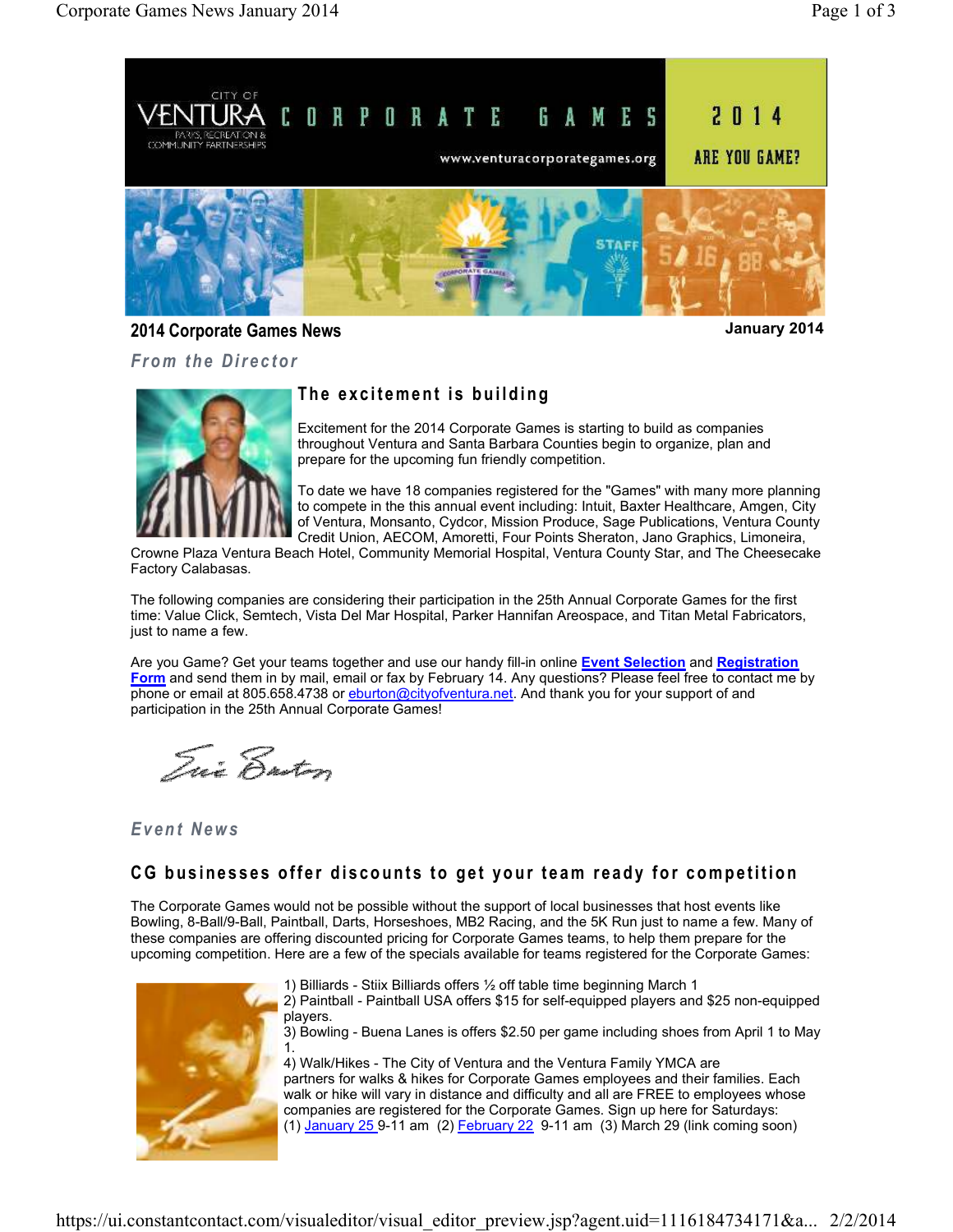# **Register by January 27 for Ventura's Winter/Spring Adult Sports Leagues**

For more information on ways to get your team ready for the "games" go to the Corporate Games website at www.venturacorporategames.org and click on Practice Opportunities.

Get ready for Corporate Games' April competitions by signing your team up for the City of Ventura Adult Sports Leagues for Soccer, Softball, Basketball and Volleyball played weekday evenings and on weekends at local parks in Ventura starting February 2014. Individuals looking for a team may add their names to the growing list of Free Agent Players. Get all info and forms at www.teamsideline.com/ventura.



### *C o o r d i n a t o r I n f o r m a t i o n*

# **CG Coordinator Meetings January 23 and February 13**

Learn more about the Corporate Games by attending an informational meeting scheduled on January 23 or February 13, at 6:30 pm at Ventura City Hall, 501 Poli St., in the Community Meeting Room. Meetings will address the Point System, Selection of Events and other issues of the Corporate Games.



#### **Selection of Events**

If you have registered your company to participate in the Corporate Games, the next order of business is the **Selection of** Events. Depending on the size of your company, you may select up to 24 different events for your employees to participate in during the 6-weeks of competition. Please select your events as follows: Division D - 8 Events, Division C - 12 Events, Division B - 16 Events, and Division A/AA - 24 Events. Please note; Tug-O-War is a Mandatory Event and does not count towards your overall total. For more information on Selection of Events go to www.venturacorporategames.org.

#### **Reserve your space at the Business & Health**

#### **Fair April 2**

The Corporate Games Opening Ceremonies will feature a Business & Health Fair. Corporate Games sponsors and healthcare partners will provide business related information and offer ideas to improve employee heath,

during Opening Ceremonies, scheduled for Wednesday, April 2, from 4:30 to 7:30 pm in the lower parking lot at the Ventura Pier. Interested? Please complete this online registration form and email it to Eric Burton at eburton@cityofventura.net to reserve a space at the Business & Health Fair during Opening Ceremonies. Space is limited.

#### **10 COMPANY COORDINATOR TIPS - SUGGESTED DUTIES & RESPONSIBILITIES**



- 1. Log onto Corporate Games website and download registration information at www.venturacorporategames.org.
- 2. Attend Company Coordinator Meetings to get tips on how to make your participation in the CG successful.
- 3. Develop a group of "Event Captains" to help recruit players, organize teams, and assist with internal recognition.
- 4. Determine what events your company would like to participate in (plus two alternates) and submit to City by Feb. 14th.
- 5. Download Waiver/Rosters, Rules Manual, and Practice Opportunities and get people moving,
- 6. Act as liaison between the City of Ventura and your employees.
- 7. Design and order company t-shirts, banners, and other spirit items
- 8. Promote the Corporate Games internally with picture walls, or highlight employee accomplishments in newsletters during the event.
- 9. Attend Executive Reception, Opening & Closing Ceremonies with company your Event Captains and "the boss" if possible.
- 10. Remember the goal of the Corporate Games is to increase camaraderie within your company with fun, friendly, competition!